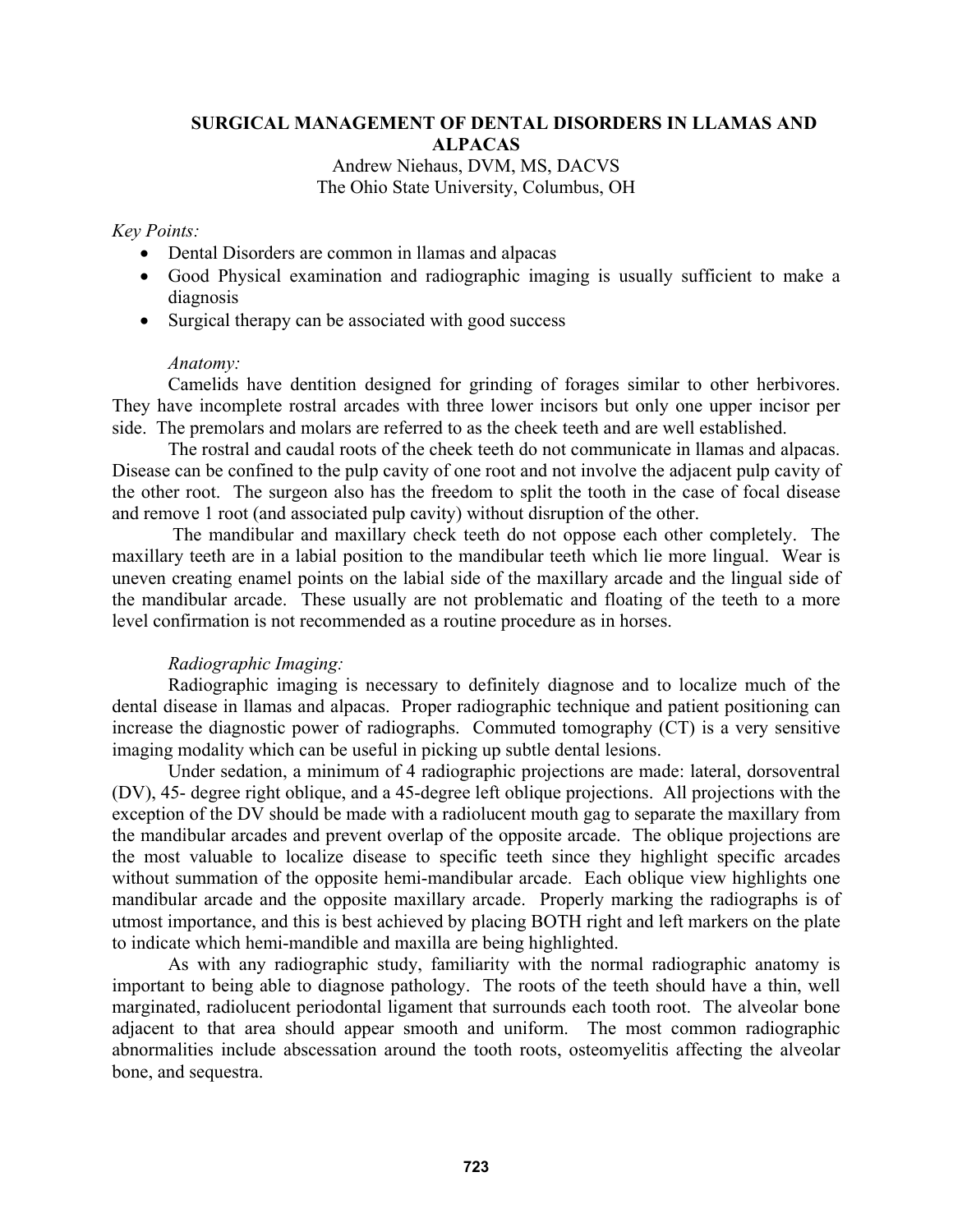#### *Infectious Dental Disease:*

Tooth root abscesses are the most common dental condition afflicting llamas and alpacas. Every tooth is a candidate for developing a tooth abscess but mandibular teeth  $(n=216)$  are 15 times more likely than maxillary teeth  $(n=14)$  to be affected and cheek teeth  $(n=211)$  are 14 times more likely to be affected than incisors or canines  $(n=19)$ .<sup>1</sup> Abscesses are seen in camelids of all ages but most present around 5 years of age.<sup>1,2</sup>

The etiology or predisposing factors for animals developing tooth abscesses has not been established. The most widely advocated predisposing factor is ingestion of rough forages which cause abrasions within the oral mucosa and allow ascension of commensal organisms. Another theory is that premature breakage of the deciduous cap when the permanent teeth are erupting is another theory.<sup>1</sup> Other proposed causes of abscesses include fractured teeth, trimming of fighting teeth exposing the pulp cavity or decay of the infundibulum. Hematogenous spread is also thought to be a possibility. A fracture of the mandible or maxilla may also provide a route of ascending infection. Genetic predisposition to development of bony infections is also possible. The cause of tooth abscesses are likely a combination of these as well as husbandry practices that may predispose to development of tooth infections.

Animals with tooth abscesses usually present to the clinic with a hard, bony swelling over the affected tooth. The hard swelling is due to reactive bone and osteomyelitis resulting from the infection. The degree of swelling is generally indicative of the chronicity of the disease. A draining tract may also be present in late stages of disease. Most animals eat normally and are not painful when masticating although pain on mastication and subsequent anorexia and weight loss are possible clinical signs.

Primary osteomyelitis (lumpy jaw) is often difficult to distinguish from tooth root abscesses. Clinically, these cases present similar to tooth root abscesses with a hard, bony swelling over the area of pathology. Pain can usually be elicited by external palpation of the swelling but pain on mastication and subsequent anorexia is usually not a reported clinical sign, although these signs may be present in very late stages of disease. Bony sequestra are commonly found within the mandible. These are also surrounded by an area of osteomyelitis and have a similar clinical appearance to tooth root abscesses.

#### *Surgical Treatment:*

Although some cases of acute infection respond to medical therapy, it is the author's impression that most tooth roots abscesses in chronic states of disease do not and thus require surgery to remove the nidus for infection (tooth, tooth root, or sequestrum).

Extraction of the affected tooth is the mainstay of surgical therapy, and different techniques have been described for camelid tooth extraction. The author prefers a ventrolateral approach to the mandible centered over the affected tooth. The skin, subcutaneous tissues, and periosteum are incised. The periosteum is reflected dorsally exposing the mandibular bone. A pneumatic burr is used to remove the lateral alveolar plate of the mandible. The tooth is subsequently removed by freeing the periodontal ligament with an elevator or an equine wolf tooth extractor. The tooth can then be pried from its alveolar socket. Care needs to be taken to remove as much lateral bone as necessary and free as much ligament as possible to avoid excess force needed to pry the tooth from its socket which could lead to mandibular fracture in the diseased bone. The alveolus is debrided and thoroughly flushed with a dilute antiseptic solution. If a large defect is created, it can be packed to prevent feed material from becoming impacted. Ideally the defect is kept open to facilitate drainage and allow for lavage of the surgical site.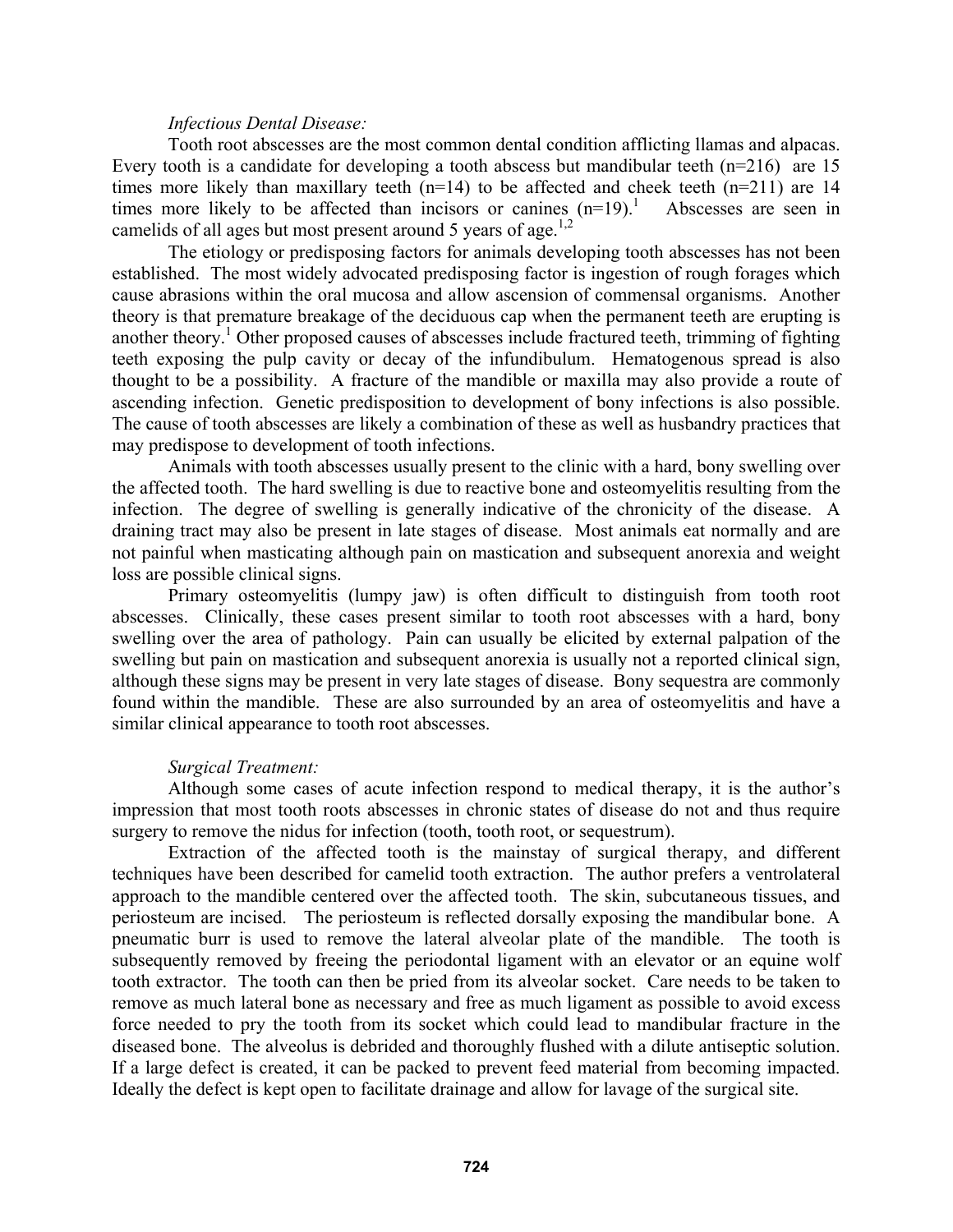Following surgery the site should be packed with absorbable packing to control hemorrhage. The author will routinely leave packing in over the next few days to control loss of feed material and saliva. At minimum the packing should be changed on a daily basis. When the packing is changed, the surgical site is lavaged with dilute antiseptic solution. The presence of packing within the defect prevents the defect from closing prematurely and preventing adequate drainage. Maxillary tooth extraction can be accomplished in a similar manner to mandibular tooth extraction. Closure of the skin incision is permitted because ventral drainage is now accomplished into the oral cavity. Tooth repulsion as in horses is another possible approach, but should be used with caution because camelid bone is thinner than equine and is more susceptible to fracture.

A buccal approach is an alternative approach to access the teeth. This approach involves making a full thickness incision through the lateral cheek directly into the mouth. The approach should be centered over M1 and is ideal for removal of the rostral cheek teeth. Placement of the incision too far caudally can result in interference with the parotid salivary duct. It is not recommended to extract M3 from this approach because of the more caudal placement of the incision and the difficult nature of extracting M3 due to its extensive root structure. After gaining access to the mouth, the gingiva is elevated from the affected tooth and a dental elevator is used to dissect along the periodontal ligament freeing the tooth. Debridement of the surrounding alveolar socket can be accomplished in a similar fashion with curettage and lavage.

## *Post-op Care:*

Following extraction of the diseased tooth, the patient should be treated medically. Trueperella (formerly Arcanobacter) pyogenes is the most likely organism to be cultured from camelid tooth root abscesses. Penicillin, Ceftiofur and florfenicol are appropriate drugs based on culture and sensitivity data. $\frac{1}{1}$  Non-steroidal anti-inflammatory drugs are also appropriate to decrease inflammation and pain associated with the osteomyelitis and tooth extraction. Isoniazid is an antimicrobial agent that has good penetration into walled off types of environments and has been used in cattle to treat lumpy jaw, a disease that has a lot of commonality with tooth abscesses and osteomyelitis in camelids. The author has found it to be useful in the treatment of camelid tooth abscesses and uses it on many severe or refractory cases.

#### *Outcome:*

The prognosis for successful outcome following tooth extraction is good. The outcome does not seem to be affected by the location of the abscess or the number of teeth affected. The condition of the animal when treatment is started does affect the prognosis with a higher mortality rate associated with animals presented in thin or emaciated conditions.<sup>1</sup>

Postoperative complications occurred in 42 of 84 (50%) animals treated for tooth abscesses is one study.<sup>1</sup> The most common complications observed following treatment of tooth root abscesses included reinfection (15/84), chronic draining tract (14/84), and osteomyelitis (14/84). Most complications were minor and resolved with continued treatment or a second surgical procedure.